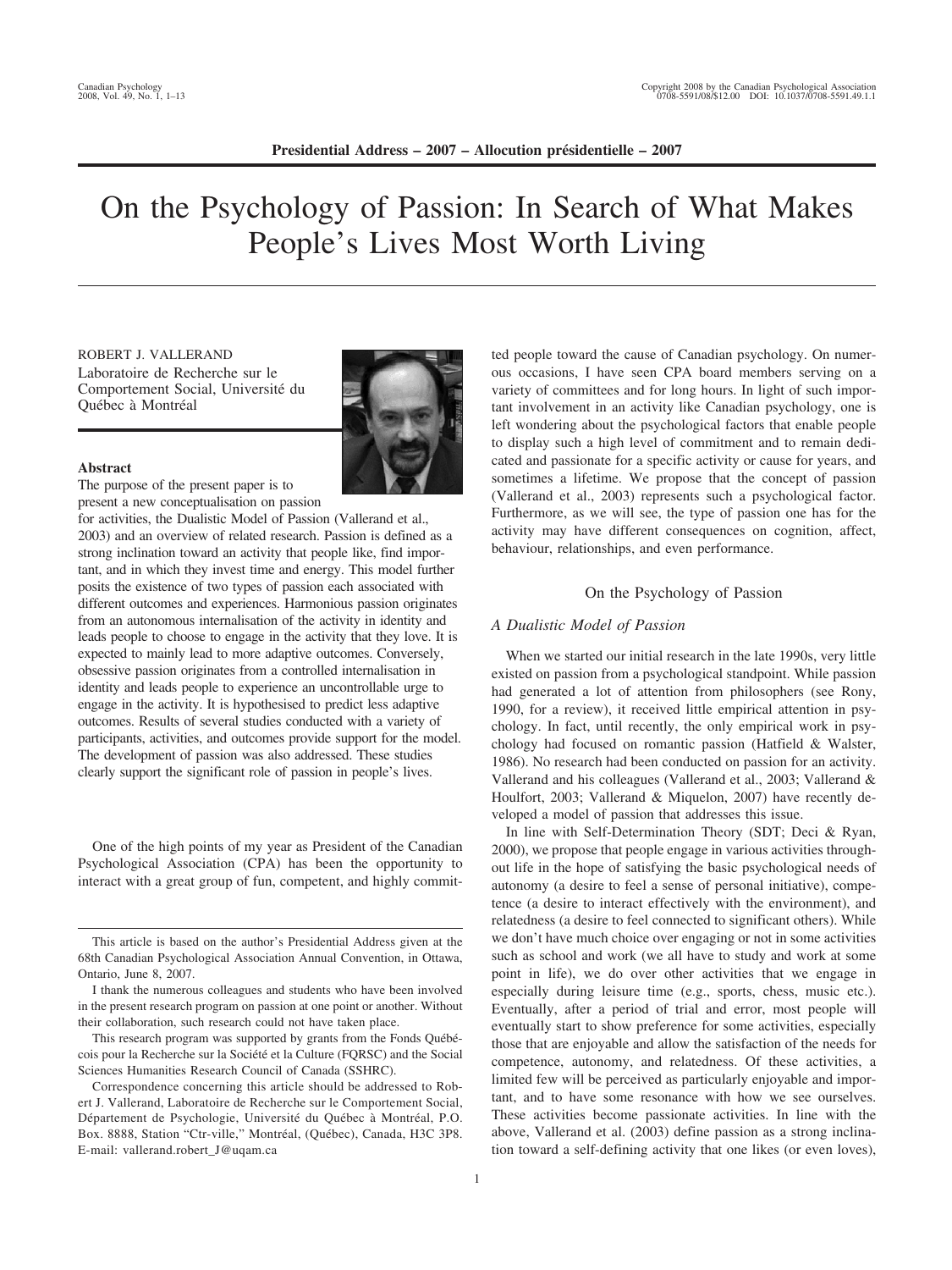finds important, and in which one invests time and energy. These activities come to be so self-defining that they represent central features of one's identity. For instance, those who have a passion for playing basketball, playing the guitar, or writing poetry do not merely engage in these activities. They are "basketball players," "guitar players," and "poets." This will be the case to the extent that the activity is interesting and highly valued by the person (Aron, Aron, & Smolan, 1992; Csikszentmihalyi et al., 1993).

Past research has shown that values and regulations concerning noninteresting activities can be internalised in either a controlled or an autonomous fashion (see Deci et al., 1994; Sheldon, 2002; Vallerand, Fortier, & Guay, 1997). Similarly, it is posited that activities that people like will also be internalised in the person's identity to the extent that these are highly valued and meaningful for the person. Furthermore, it is proposed that there are two types of passion, obsessive and harmonious, that can be distinguished in terms of how the passionate activity has been internalised into one's identity. Obsessive passion, results from a controlled internalisation of the activity into one's identity. Such an internalisation process leads not only the activity representation to be part of the person's identity, but also to values and regulations associated with the activity, to be at best partially internalised in the self, and at worse to be internalised in the person's identity but completely outside the integrating self (Deci & Ryan, 2000). A controlled internalisation originates from intra and/or interpersonal pressure typically because certain contingencies are attached to the activity such as feelings of social acceptance or self-esteem (e.g., Crocker & Park, 2004), or because the sense of excitement derived from activity engagement is uncontrollable. People with an obsessive passion can thus find themselves in the position of experiencing an uncontrollable urge to partake in the activity they view as important and enjoyable. They cannot help but to engage in the passionate activity. The passion must run its course as it controls the person. Consequently, they risk experiencing conflicts and other negative affective, cognitive, and behavioural consequences during and after activity engagement. For instance, a university professor with an obsessive passion for playing the guitar might not be able to resist an invitation to jam with his friends the night before presenting an important talk that still needs work. During the jam session, he might feel upset with himself for playing music instead of preparing the talk. He might therefore have difficulties focusing on the task at hand (playing the music) and may not experience as much positive affect and flow as he should while playing.

It is also proposed that individuals with an obsessive passion come to display a rigid persistence toward the activity, as oftentimes they can't help but to engage in the passionate activity. This is so because ego-invested rather than integrative self processes (Hodgins & Knee, 2002) are at play with obsessive passion leading the person to eventually becoming dependent on the activity. While such persistence may lead to some benefits (e.g., improved performance at the activity), it may also come at a cost for the individual, potentially leading to less than optimal functioning within the confines of the passionate activity because of the lack of flexibility that it entails. In addition, such a rigid persistence may lead the person to experience conflict with other aspects of his or her life when engaging in the passionate activity (when one should be doing something else, for instance), as well as to frustration and rumination about the activity when prevented from engaging in it. Thus, if the obsessively passionate musician/professor manages to say no to his friends and the jam session, he still may end up suffering because he may have difficulties concentrating on his talk preparation because of ruminations about the lost opportunity to play music.

Conversely, harmonious passion results from an autonomous internalisation of the activity into the person's identity. An autonomous internalisation occurs when individuals have freely accepted the activity as important for them without any contingencies attached to it. This type of internalisation emanates from the intrinsic and integrative tendencies of the self (Deci & Ryan, 2000; Ryan & Deci, 2003) and produces a motivational force to engage in the activity willingly and engenders a sense of volition and personal endorsement about pursuing the activity. When harmonious passion is at play, individuals do not experience an uncontrollable urge to engage in the passionate activity, but rather freely choose to do so. With this type of passion, the activity occupies a significant, but not overpowering, space in the person's identity and is in harmony with other aspects of the person's life. In other words, with harmonious passion the authentic integrating self (Deci & Ryan, 2000) is at play allowing the person to fully partake in the passionate activity with an openness that is conducive to positive experiences (Hodgins & Knee, 2002). Consequently, with harmonious passion people should be able to fully focus on the task at hand and experience positive outcomes both during task engagement (e.g., positive affect, concentration, flow etc.) and after task engagement (general positive affect, satisfaction etc.). Thus, there should be little or no conflict between the person's passionate activity and his or her other life activities. Furthermore, when prevented from engaging in their passionate activity, people with a harmonious passion should be able to adapt well to the situation and focus their attention and energy on other tasks that need to be done. Finally, with harmonious passion, the person is in control of the activity and can decide when to and when not to engage in the activity. Thus, when confronted with the possibility of playing music (jamming) with his friends or preparing tomorrow's talk, the professor with a harmonious passion toward music can readily tell his friends that he'll take a rain check and proceed to be fully immersed in the preparation of the talk without thinking about the jam session. With harmonious passion people are able to decide not to play on a given day if needed without suffering or even to eventually terminate the relationship with the activity if they decide it has become a permanent negative factor in their life. Thus, behavioural engagement in the passionate activity can be seen as flexible.

#### *Passion and Related Constructs*

The concept of passion has some ties with other concepts such as those of flow (Ciskszentmihalyi, 1978), talent-related activities (Rathunde, 1996; Rathunde & Ciskszentmihalyi, 1993), welldeveloped interest (e.g., Renninger, 1992; Renninger & Hidi, 2002), and intrinsic and extrinsic motivation (Deci & Ryan, 2000). Flow can be seen as a consequence of passion (see Vallerand et al., 2003, Study 1). Thus, passionate people should experience more flow than those less passionate. Furthermore, flow should result mainly from one specific type of passion, namely harmonious passion (see Vallerand et al., 2003, Study 1). In addition, other concepts such as talent-related activities and well-developed interests share the elements of interest and value that characterise the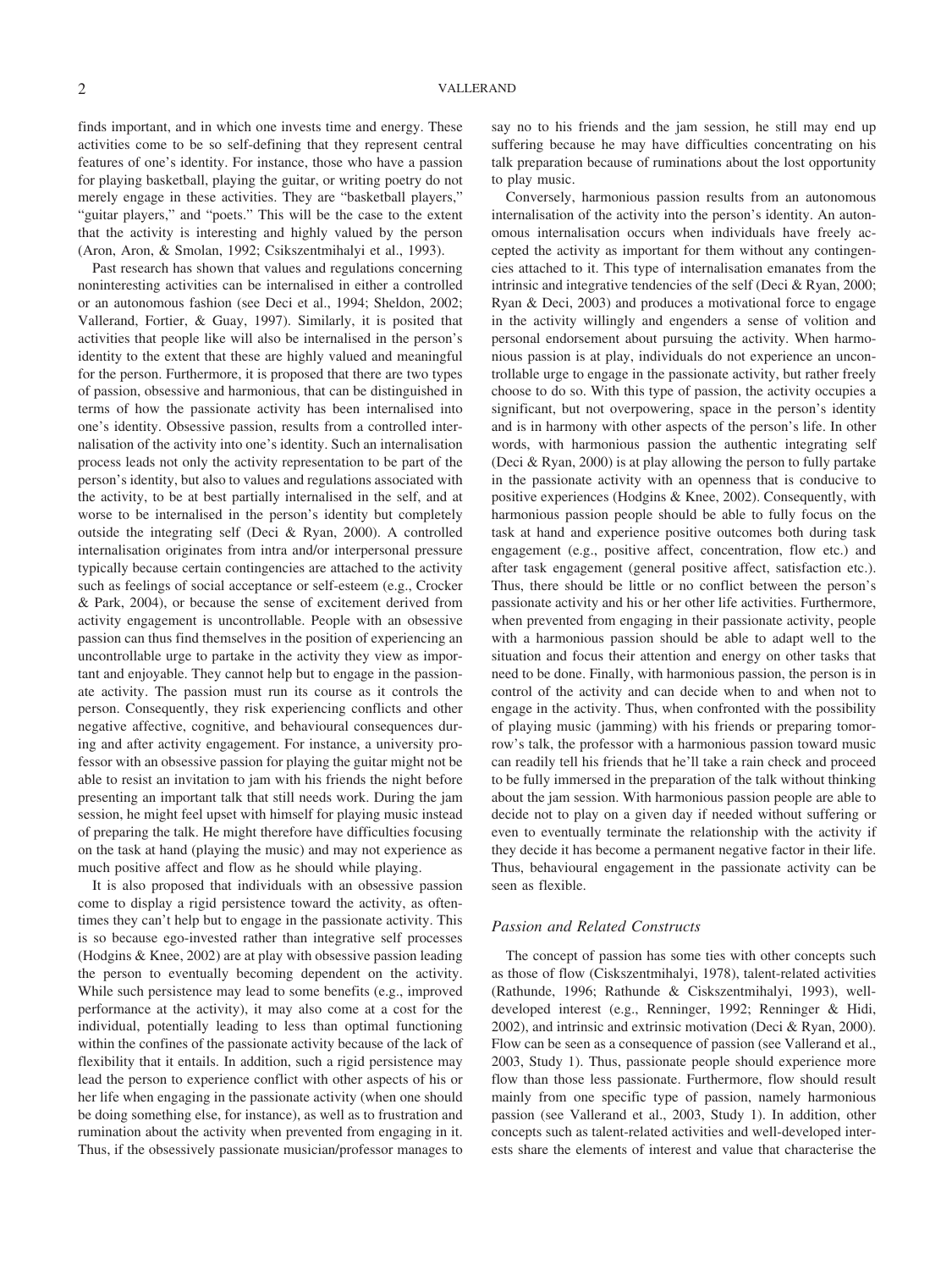construct of passion. However, like flow, these concepts do not make the distinction between two types of interest or talent that reflect different types of engagement while the passion conceptualisation does make such a distinction (i.e., harmonious and obsessive passion). Finally, intrinsic motivation also shares some conceptual similarity with passion, as both involve interest and liking toward the activity. However, intrinsically motivated activities are typically not seen as being internalised in the person's identity (Deci & Ryan, 2000) and are best seen as emerging from the person-task interaction at the short-term level (Koestner & Losier, 2002). Furthermore, extrinsic motivation does not entail performing the activity out of enjoyment, but for something outside of the activity. A fundamental difference between extrinsic motivation and passion is thus the lack of liking for the activity (see also Vallerand et al., 2003, Study 2).

In sum, while the passion framework does share some conceptual similarities with other motivational constructs, it also differs from them in significant ways. Noteworthy, is that a complete understanding of people's engagement in an activity (such as the cause of Canadian psychology discussed previously) necessitates the distinction of two different types of heavy activity involvement. We now turn to an investigation of the empirical evidence for the Passion Model.

## Research on Passion

Over the past few years, we have conducted a number of studies on passion. These studies pertain to a variety of activities, settings, participants, and outcomes. Below, we briefly review the results of some of these studies that pertain to the concept of passion, psychological adjustment, physical health, interpersonal relationships, performance, and the development of passion.

## *On the Concept of Passion*

In the initial study (Vallerand et al., 2003, Study 1), we sought to develop the Passion Scale and to test the validity of our definition of passion. To that end, college students  $(n = 539)$  completed the Passion Scale with respect to an activity that they liked, that they valued, and in which they invested time and energy (i.e., the passion definition), as well as other scales allowing to test predictions derived from the Passion Model. Interestingly, 84% of our participants indicated that they had at least a moderate level of passion toward an activity in their lives. Passionate activities ranged from physical activity and sports and music to watching movies and reading. Participants reported engaging in their passionate activity for an average of 8.5 hours per week and had been engaging in that activity for almost 6 years. Thus, clearly passionate activities are meaningful to people and do not simply reflect a fleeting interest. These results also suggest that for most participants, initiation with the passionate (self-defining) activity started around adolescence. This would be in line with the position that adolescence is a crucial period of identity construction (e.g., Eccles, Barber, Stone, & Hunt, 2003; Erikson, 1968).

Research from the Vallerand et al. (2003, Study 1) study has provided empirical support for several aspects of the passion conceptualisation. First, results from exploratory and confirmatory factor analyses provided strong support for the existence of two constructs corresponding to harmonious and obsessive passion. The Passion Scale consists of two subscales of seven items each,<sup>1</sup> the Obsessive (e.g., "I almost have an obsessive feeling toward this activity") and Harmonious subscales (e.g., "This activity is in harmony with other activities in my life"). Subsequent research has supported the bifactor structure validity of the scale in a number of life contexts including sports (Vallerand et al., 2006, Study 1), gambling (Castelda, Mattson, MacKillop, Anderson, & Donovick, 2007; Rousseau, Vallerand, Ratelle, Mageau, & Provencher, 2002), and work (Houlfort & Vallerand, 2006; Vallerand & Houlfort, 2003). Furthermore, internal consistency analyses supported the reliability of the scale.

Second, results from the Vallerand et al. (2003) Study 1 also revealed that both harmonious and obsessive passions were positively associated (partial correlations, controlling for the common variance between the two types of passion) with measures of activity valuation and measures of the activity being perceived as a passion, thereby providing support for the definition of passion. In addition, while both types of passion were seen as being part of one's identity, only obsessive passion was positively related to a measure of conflict with other life activities. Third, empirical evidence (Vallerand et al., 2003, Study 1) has also shown that harmonious and obsessive passions were associated with different affective experiences. For instance, results from partial correlations between the two types of passion and affective variables have shown that when controlling for obsessive passion, harmonious passion is positively associated with positive experiences such as flow and positive emotions during activity engagement, and positive emotions and the absence of negative affect following task engagement. On the other hand, when controlling for harmonious passion, obsessive passion is positively associated with negative emotions (especially shame), both during and following activity engagement. Particularly interesting is the finding that obsessive passion has been found to be associated with negative affect (notably shame and anxiety) and rumination when the person is prevented from engaging in the passionate activity while harmonious passion is unrelated to these negative experiences (Vallerand et al., 2003, Study 1). These latter findings suggest that obsessive passion entails some negative feelings akin to dependence toward the activity, while harmonious passion does not. Finally, additional research in the initial publication has also shown that obsessive (but not harmonious) passion leads to rigid persistence in illadvised activities such as cycling over ice and snow in winter (Vallerand et al., 2003, Study 3) and pursuing one's engagement in gambling even though it has become pathological in nature (Vallerand et al., 2003, Study 4). We will return to this issue in a later section.

In sum, initial research provided support for the concept of harmonious and obsessive passion. We now turn to different lines

<sup>&</sup>lt;sup>1</sup> The original scale (Vallerand et al., 2003) consisted of two 7-item subscales. A slightly revised scale consisting of two 6-item scales is now used. These subscales correlate very highly with their respective original subscale  $(r = .80$  and above) and yield the same findings with determinants and outcomes. However, the correlation between the harmonious and obsessive passion subscales is lower than that between the original ones. In addition, we have used a 3-item version (Vallerand et al., 2007b, Study 2) and even a 1-item version (Philippe & Vallerand, 2007) of each subscale with much success.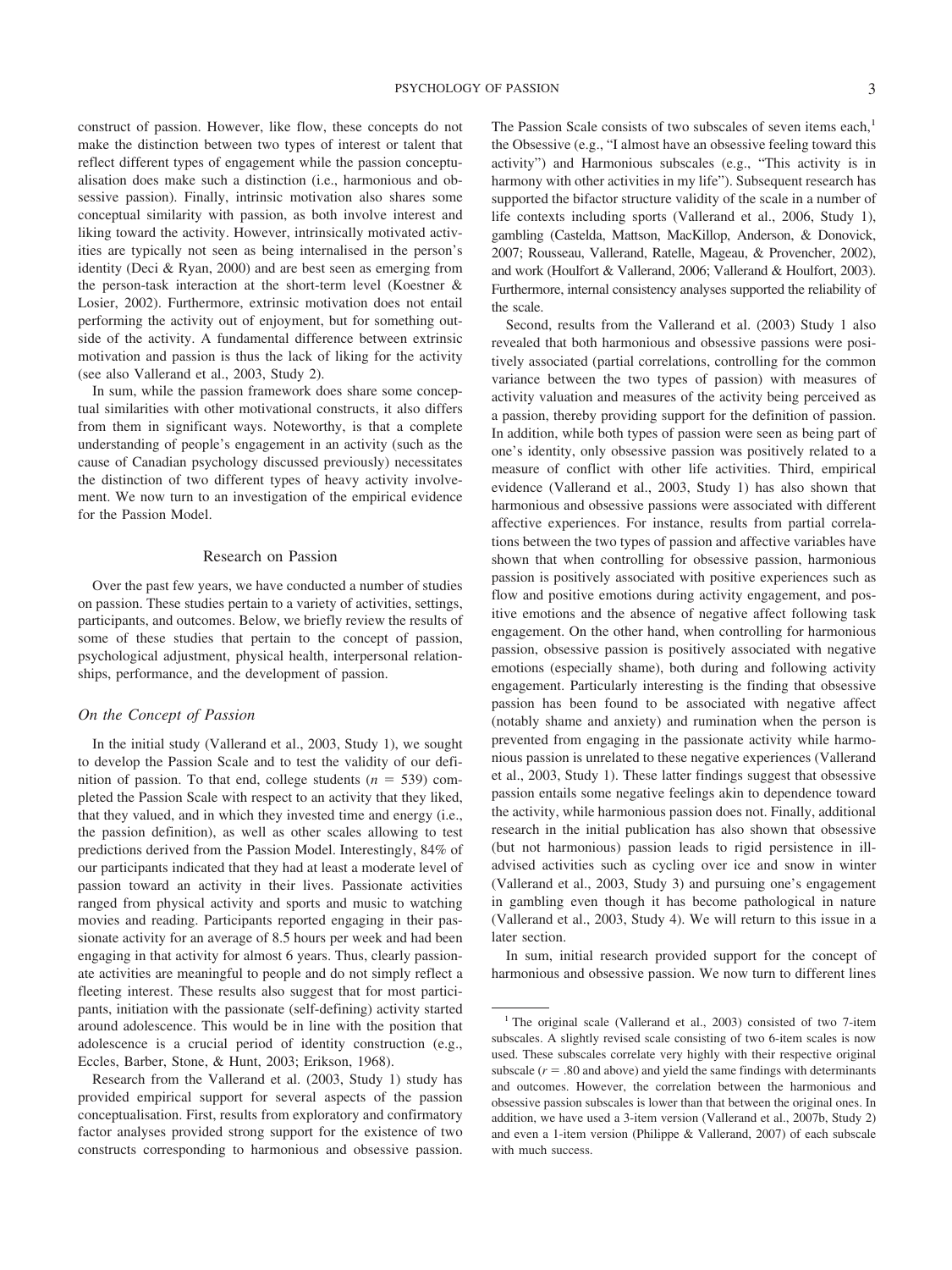of research that have explored some of the processes associated with the passion construct.

## *Passion and Psychological Adjustment*

An early study (Vallerand et al., 2003, Study 2) revealed that engaging in the passionate activity (football) out of harmonious passion predicted an increase in general positive affect in one's life (as measured by the PANAS; Watson, Clark, & Tellegen, 1988) over the course of the entire football season. Conversely, participating in the activity out of obsessive passion predicted an increase of negative affect in one's life during the same time interval. If the two types of passion are conducive to increases in general affect over time, it is thus possible that passion also affects one's psychological adjustment. Research provides support for this hypothesis. For instance, in a study with elderly individuals, Rousseau and Vallerand (2003) showed that harmonious passion positively predicted positive indices of psychological adjustment (life satisfaction, meaning in life, and vitality) but negatively predicted negative indices (anxiety and depression). Conversely, obsessive passion positively predicted anxiety and depression, was negatively related to life satisfaction, and was unrelated to vitality and meaning in life. Research with young adults and teenagers using different measures has yielded similar findings. Specifically, harmonious passion was positively related to life satisfaction and vitality (Vallerand, Salvy, et al., 2007, Studies 1 and 2; Vallerand et al., in press, Study 2), while obsessive passion was either negatively related (Vallerand, Salvy, et al., 2007, Study 2) or unrelated (Vallerand, Salvy, et al., 2007b, Study 1; Vallerand et al., in press, Study 2) to these indices.

If passion affects psychological adjustment, then what are the processes mediating such effects. We feel that at least two processes might be at play in this relationship. A first deals with the repeated experience of situational (or state) positive affect during the course of engagement (as well as after engagement) of the passionate activity which should lead people to have access to a broader set of cognitive and social skills, thereby facilitating psychological adjustment (Fredrickson, 2003). Research on passion (e.g., Mageau et al., 2005; Vallerand et al., 2003, Study 1; Vallerand et al., 2006, Studies 2 and 3) has shown that harmonious passion does facilitate positive emotions both during and after activity engagement. Furthermore, Fredrickson (1998, 2001, 2003) has shown that the experience of positive emotions have the virtue of broadening people's thought-action repertoires (Fredrickson, 2001), thereby leading to the use of more adaptive behaviours, and thus better psychological adjustment (on this issue, see Frederickson & Joiner, 2002). Since passionate individuals engage on average for about 8 hours per week in their passionate activity, this means that harmonious passion can lead people to experience each week 8 hours of cumulative positive affect and adaptive-related repertoire on top of what may be experienced in other life domains. Such additional cumulative positive experiences represent roughly 10% of our waking time and may indeed spice up our week and have facilitative effects on psychological adjustment.

Our research under this heading has used path analysis in order to look at the role of positive affect experienced during task engagement as a mediator of the harmonious passion-psychological adjustment relationship. A recent research by Rousseau and Vallerand (in press) provided support for this hypothesis with passion toward physical activity. At Time 1, participants completed the Passion Scale with respect to physical activity, as well as measures of psychological adjustment. At Time 2, immediately following an exercise bout, they completed situational measures of positive and negative affect. Finally, at Time 3, they completed measures of psychological adjustment again. Results from a path analysis revealed that harmonious passion positively predicted positive affect which led to increases in psychological adjustment from Time 1 to Time 3. On the other hand, obsessive passion was unrelated to positive affect but positively predicted negative affect. The latter did not predict psychological adjustment. These basic findings were replicated in another study (Vallerand & Rousseau, 2007). Overall, these findings provide strong support for the role of situational positive affect experienced during task engagement as a mediator of the effect of harmonious passion on psychological adjustment.

The above research suggests that harmonious passion positively contributes to psychological adjustment through the repeated experience of situational positive affect. However, such research also showed that although obsessive passion is negatively related to psychological adjustment, neither situational positive nor situational negative affect mediate the obsessive passion-psychological adjustment relationship. So, what is the mediator of such a relationship? We posit that rigid persistence in activities with negative returns for the person represents the second process underlying the negative influence of obsessive passion on psychological adjustment. Because the passionate activity is very dear to the heart of those who engage in it (after all it is part of their identity), people are likely to persist in them for a rather long period of time. However, as described previously, there would seem to be some differences in the type of persistence associated with the two types of passion. With harmonious passion, the person is in control of the activity. As such, the person can decide when to and when not to engage in the activity and should even be able to drop out of the activity if the latter has become permanently negative for the person. Thus, behavioural engagement and persistence can be seen as flexible. Such is not the case with obsessive passion. Typically, because the activity has taken control of the person, obsessive passion would also be expected to lead to persistence. However, such persistence can be seen as being rigid because it can take place not only in the absence of positive emotional experience, but even when important costs are accrued to the person. Such rigid persistence can lead the person to persist in the passionate activity even though some permanent negative consequences are experienced, eventually leading to low levels of psychological adjustment.

Recent research of ours in the realm of gambling provides supports for this analysis. Such research has shown that obsessive passion predicts pathological gambling while harmonious passion is unrelated to it (Ratelle et al., 2004). Furthemore, in a recent study on the prevalence of gambling problems (Philippe & Vallerand, 2007), it has also been shown that obsessive passion predicts the occurrence of pathological gambling, presumably because obsessive passion entails a rigid persistence in the activity that is out of the person's control. But is it the case? Is rigid persistence toward the passionate activity really at play in psychological problems. In one particular study (Vallerand et al., 2003, Study 4), we tested this hypothesis more directly. Specifically, in that particular study, we compared the two types of passion of regular casino gamblers (who played at least once a week) with those of people with gambling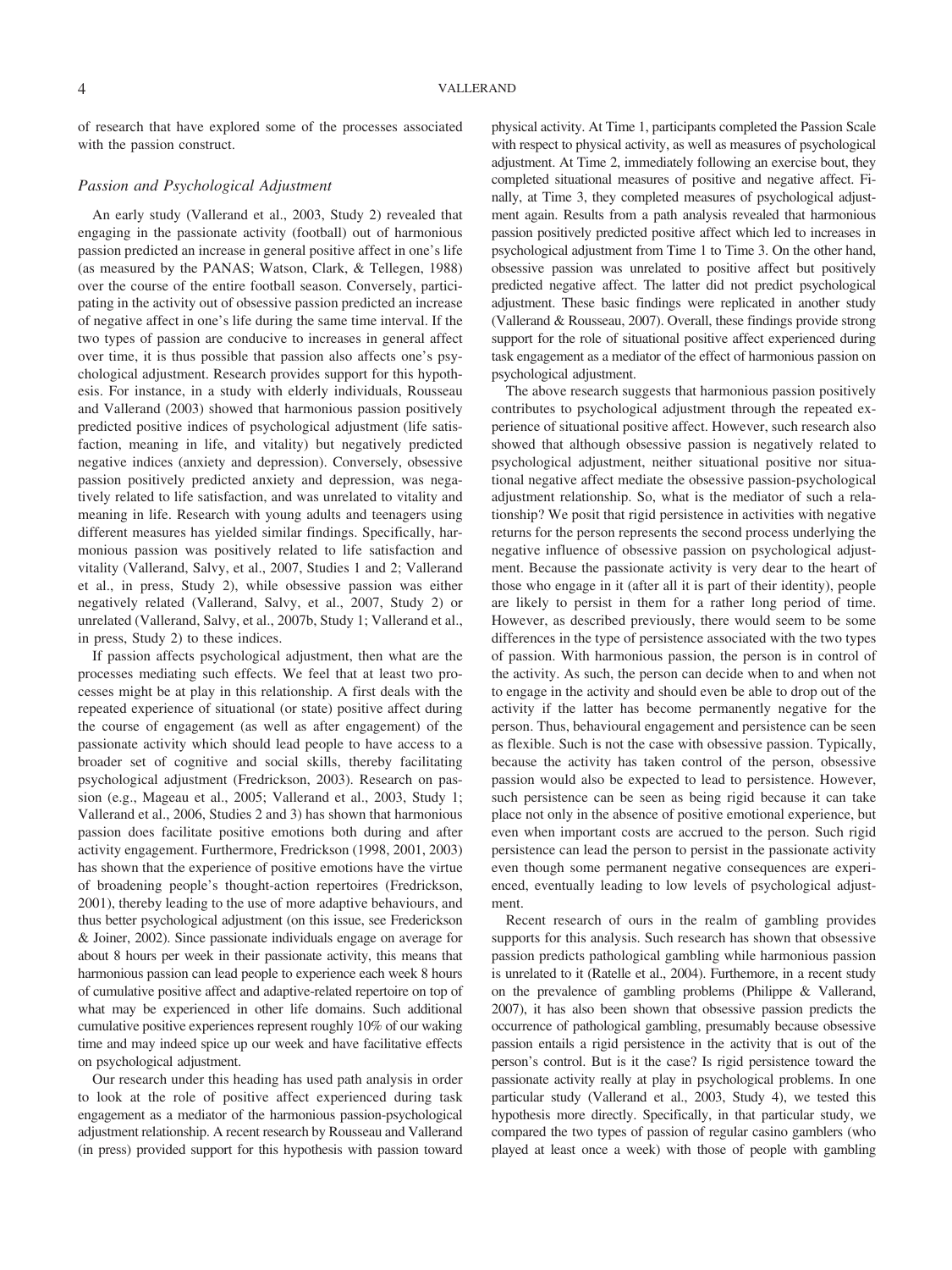problems so severe that they end up asking the Montreal Casino to bar them from entry. Clearly, these individuals do have important problems (93% of the self-exclusion sample displayed pathological gambling vs. 37% for the regular casino players). As such, the selfexclusion gamblers should have stopped gambling a long time ago. And yet, they have not. The question is why?

The results revealed that the self-exclusion gamblers reported significantly higher levels of obsessive passion than regular casino gamblers. No difference existed on harmonious passion. Furthermore, for the self-exclusion group, their obsessive passion was significantly higher than their harmonious passion. There were no differences between the two scales for the control group. It would thus appear that obsessive passion has led self-exclusion gamblers to persist while they should not have. When one takes into consideration the fact that pathological gambling has been found to lead to a sleuth of problems that include divorce, losing one's job, and even suicide (Walker, 1992), clearly obsessive passion for an activity such as gambling can send one on a path of severe psychological problems. Longitudinal research involving other types of negative activities (e.g., using drugs, Internet sex) is needed in order to replicate the Vallerand et al. (2003, Study 4) study findings.

In sum, preliminary evidence reveals that harmonious passion may positively contribute to psychological adjustment through its impact on situational positive affect. Obsessive passion, on the other hand, does not contribute to psychological adjustment and may even detract from it through rigid persistence in ill-advised activities such as gambling.

## *Passion and Physical Health*

Passion may also affect one's physical health in a number of ways. One of these entails leading one to engage in risky behaviour. Take cycling for instance. Cycling in the spring, summer, and fall can be a lot of fun and can promote one's health. However, the reality in the winter is drastically different (at least in the Province of Quebec). The roads are icy and full of snow, and they make cycling a very hazardous affair that may lead to falls and injuries. Clearly, it would be advisable not to cycle under such conditions. If our hypothesis on the rigid persistence of obsessive passion is correct, then obsessive passion should lead one to engage in risky behaviours such as winter cycling. On the other hand, if we are correct with respect to the flexible persistence of harmonious passion, then the latter should not lead to engage in such a behaviour. In a recent study (Vallerand et al., 2003, Study 3), we tested these hypotheses. Cyclists  $(n = 59)$  completed the Passion Scale in August with respect to cycling. Six months later, they were contacted again through e-mail to determine who was still cycling in the dead of winter (in February). Results showed that only 30% of participants were still cycling in winter. It was found that those persistent cyclists had reported higher levels of obsessive passion 6 months earlier than those who did not cycle in the winter. No differences were found with respect to harmonious passion. Thus, obsessive passion may potentially affect people's health by leading them to engage in certain risky activities while they should not (such as cycling in subzero temperature on icy roads).

The above study (Vallerand et al., 2003, Study 3) while interesting, did not show that obsessive passion led to injuries as such. It only showed that obsessive passion puts people at risk of experiencing injuries when engaging in the passionate activity when they should not. A recent study with dancers (Rip, Fortin, & Vallerand, 2006) has looked at the passion-injury relationship more closely. The important question with dancers is not whether or not they get injured, but rather what happens once they do. Obsessive passion, as we have seen earlier, is associated with rigid persistence. Therefore, when injured, obsessive passion should lead people to continue dancing, thereby leading to chronic injuries. On the other hand, with harmonious passion, the person is in control of the activity. Thus, persistence can be seen as flexible. As such, when dancing out of harmonious passion, the dancer can decide to stop dancing when injured if there is a risk of developing a chronic injury. In the Rip et al. (2006), university dancing students  $(n = 80)$  completed the Passion Scale as well as questions pertaining to their coping behaviour when injured. Results from partial correlations revealed that both types of passion were negatively related to acute injuries. This was to be expected as the more passionate the dancers, the more likely they are to practice, keep fit, and thus prevent the occurrence of acute injuries. The real test of our hypothesis deals with chronic injury. These findings appear in Table 1. Results revealed that obsessive passion was positively related to the number of weeks missed because of chronic injuries, while harmonious passion was unrelated to chronic injuries. Furthermore, analyses with the behavioural items revealed that harmonious passion was positively related to seeking information on the injury and its treatment and being able to completely stop dancing, but was negatively related to ignoring the pain and hiding an injury. Conversely, obsessive passion was unrelated to hiding an injury but positively predicted ignoring the pain and having one's pride interfere with treatment. These latter two types of behaviour are particularly troublesome as they lead dancers to neglect their physical condition and may lead to injury aggravation.

In sum, harmonious and obsessive passion can lead to positive and negative effects on one's health, respectively, through the different types of persistence and engagement in risky behaviour that they engender. Future research is needed in order to reproduce the present findings with more objective measures of injuries such as medical records.

#### Table 1

*Partial Correlations Involving Harmonious and Obsessive Passion, Injuries, Coping, and Prevention*

|                                             | HP                   | OP.      |
|---------------------------------------------|----------------------|----------|
| Duration of suffering from:                 |                      |          |
| Acute injuries                              | $-.44$ <sup>**</sup> | $-25$ ns |
| Chronic injuries                            | .01                  | $.42***$ |
| Coping with injury: when injured            |                      |          |
| I seek info on the injury and its treatment | $.34***$             | .02      |
| I completely stop dance activities          | $.26*$               | .06      |
| I ignore the pain                           | $-.33***$            | $.20^*$  |
| I hide the injury                           | $-.34***$            | .05      |
| I partially stop dance activities           | $-.12.$              | $-.30**$ |
| Pride prevents adequate treatment           | $-19^{*}$            |          |

*Note.* Adapted from Rip et al. (2006).

 $p^* p < .10.$  \*\**p*  $\lt$  .05. \*\*\**p*  $\lt$  .01. \*\*\**\*p*  $\leq$  .001.

23 dancers reported having at least 1 acute injury; 26 dancers reported having at least 1 chronic injury.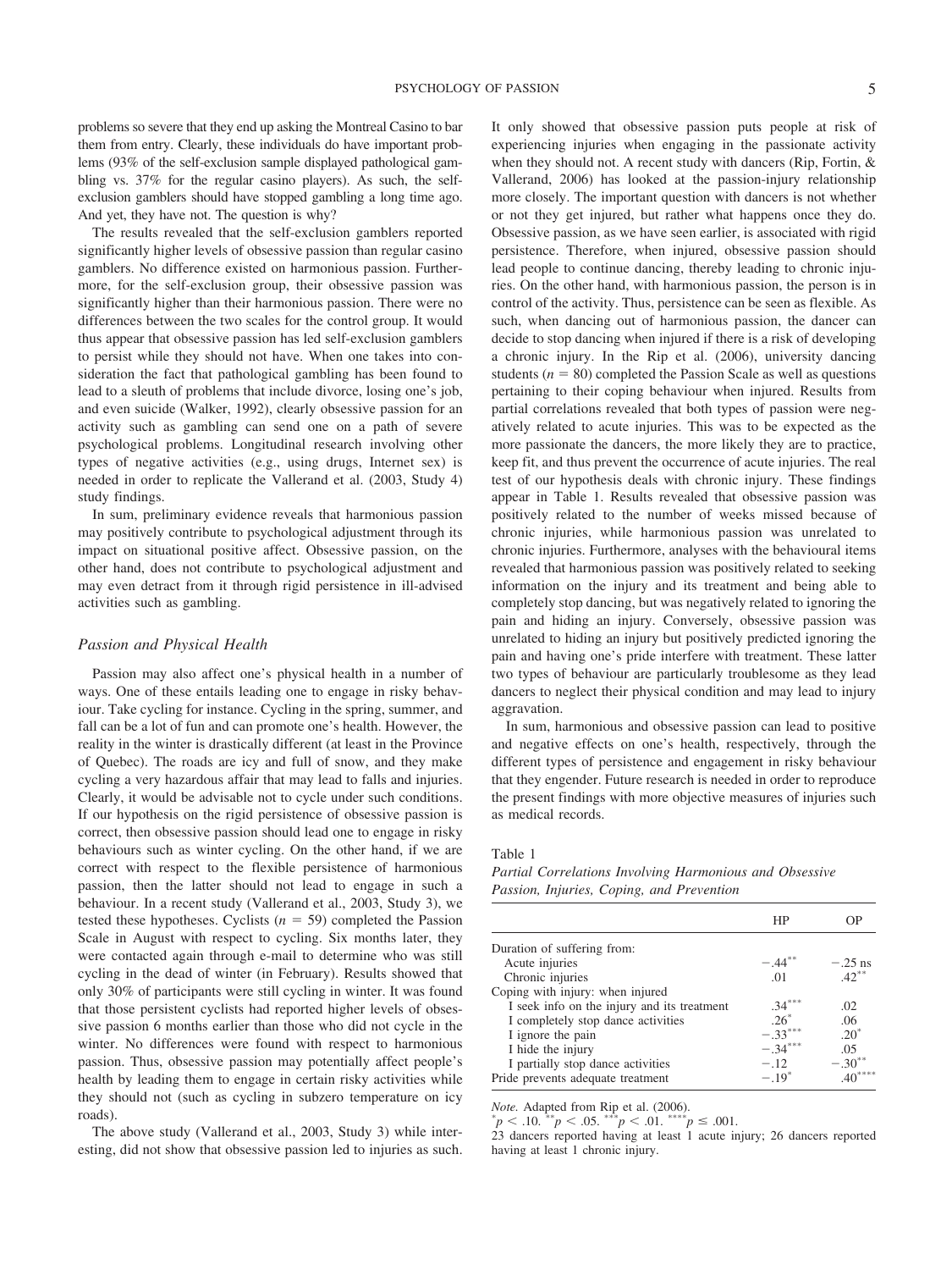#### *Passion and Interpersonal Relationships*

Our conceptualisation on passion posits that having an obsessive passion toward an activity should lead to conflict and problems in other life activities, while this should not be the case for harmonious passion. Results from the Vallerand et al. (2003, Study 1) provided preliminary evidence for this hypothesis by showing that obsessive (but not harmonious) passion for an activity was positively associated with experiencing conflict between activity engagement and other aspects of one's life. We believe that this basic hypothesis has important implications for the quality of interpersonal relationships that people may experience outside the realm of the passionate activity. Let's take people who have a passion for surfing on the Internet. They may surf the net at night, and if obsessive passion is at play, they may forget what time it is, even ignoring their spouse's call to come to bed for the night. If done on a repeated basis, such behaviour is a recipe for disaster in a couple's relationship. Such should not be the case with harmonious passion because the person can let go of the passionate activity when needed and thus should not experience conflict between the passionate activity and the couple's relationship. A recent study of ours (Séguin-Lévesque, Laliberté, Pelletier, Blanchard, & Vallerand, 2003) has specifically addressed this issue. The results showed that controlling for the number of hours that people engaged in the Internet, obsessive passion for the Internet was positively related to conflict with one's spouse, while harmonious passion was unrelated to it. A subsequent study with English soccer fans (Vallerand, Ntoumanis, et al., 2007, Study 3), revealed that having an obsessive passion for supporting one's soccer team predicted conflict between soccer and the quality of the couple relationship. Conflict, in turn, negatively predicted satisfaction with the relationship. Harmonious passion was unrelated to conflict. Furthermore, individuals who were single were asked to indicate if their passion for soccer was responsible for their being single. Results revealed a strong positive correlation between obsessive passion and this measure, but a negative correlation for harmonious passion.

The above findings reveal that depending on one's passion for a given activity, one can experience conflict (or not) between that activity and one's relationships outside of the passionate activity, thereby affecting the quality of such relationships. One question not addressed by such research is whether one's passion for a given activity can affect the quality of relationships that one develops in the purview of this activity. Research by Fredrickson (2001; Waugh & Fredrickson, 2006) has shown that the experience of situational positive affect is conducive to high quality of relationships. This is so because positive affect facilitates smiles, positive sharing of the activity, connection, and openness toward others that are conducive to positive relationships. Because harmonious passion leads one to experience positive affect during engagement in the passionate activity (e.g., Vallerand et al., 2003, Study 1; Vallerand et al., 2006, Studies 2, 3), one would then predict that it should therefore indirectly lead to high quality relationships within the passionate activity. Conversely, because it is typically unrelated to positive affect and correlated to negative affect, obsessive passion would be expected to negatively affect the quality of relationships that develop within the purview of the passionate activity. Results from a series of studies conducted in a

variety of settings, including work and sports, has provided support for these hypotheses (Philippe, Vallerand, & Houlfort, 2007).

A third and last area where passion can affect relationships pertains to the impact one's passion for the loved one can have on the quality of the intimate relationship. Past research (e.g., Hatfield & Walster, 1978) has typically looked at passionate love as roughly the equivalent of obsessive passion. However, as seen so far, one can still be harmoniously passionate for an activity, and this should apply to love relationships as well. Furthermore, as found in past research on passion for activities, harmonious passion for the love relationship should predict a high quality relationship, while obsessive passion should be either negatively related or unrelated to the quality of the relationship. A first study (Ratelle, Carbonneau, Mageau, & Vallerand, 2007, Study 1) showed that harmonious passion positively predicted all dimensions of the Spanier Dyadic Adjustment Scale (1976) while obsessive passion was typically unrelated to the various subscales. In a subsequent study (Ratelle et al., 2007, Study 3), both partners completed the Passion Scale toward the love relationship, as well as the Relationship Satisfaction Scale (Fletcher, Simpson, & Thomas, 2000). Results revealed that both partners' passion made a significant contribution to the level of satisfaction toward the relationship. For instance, both women and men's harmonious passion positively predicted women's general satisfaction with the relationship. Even better, men's harmonious passion proved to be a better positive predictor of women's satisfaction with their sex life than women's own harmonious passion. Men's obsessive passion for the loved one was a significant negative predictor of women's satisfaction with their sex life. Similar findings were obtained with men's relationship satisfaction, although the prediction from women's passion was not as strong. These findings suggest that having a balanced harmonious passion toward the loved one can affect not only the quality of the relationship as we experience it, but also as experienced by our partner. Future research on this issue would appear particularly exciting, especially as pertains to the identification of the behaviours and processes through which such interpersonal effects take place.

## *Passion and Performance*

Research on expert performance reveals that high-level performers spend several years of considerable engagement in an activity with clear goals of improving on certain task components, in order to reach excellence in their chosen field of expertise (what is called deliberate practice, see Ericsson & Charness, 1994; Starkes & Ericsson, 2003). What is the underlying motivational force that leads individuals to spend so much time in perfecting their skills in a given activity in order to achieve high proficiency? We believe that passion represents one answer to that question. Indeed, if one is to engage in the activity for long hours over several years and sometimes a lifetime, one must love the activity dearly and have the desire to pursue engagement especially when times are rough. Thus, the two types of passion (harmonious and obsessive) should lead to engagement in deliberate practice that, in turn, should lead to improved sport performance. This model was tested in a study with basketball players (Vallerand et al., in press, Study 1). Male and female basketball players completed scales assessing their passion as well as deliberate practice (based on Ericsson & Charness, 1994). Coaches independently rated the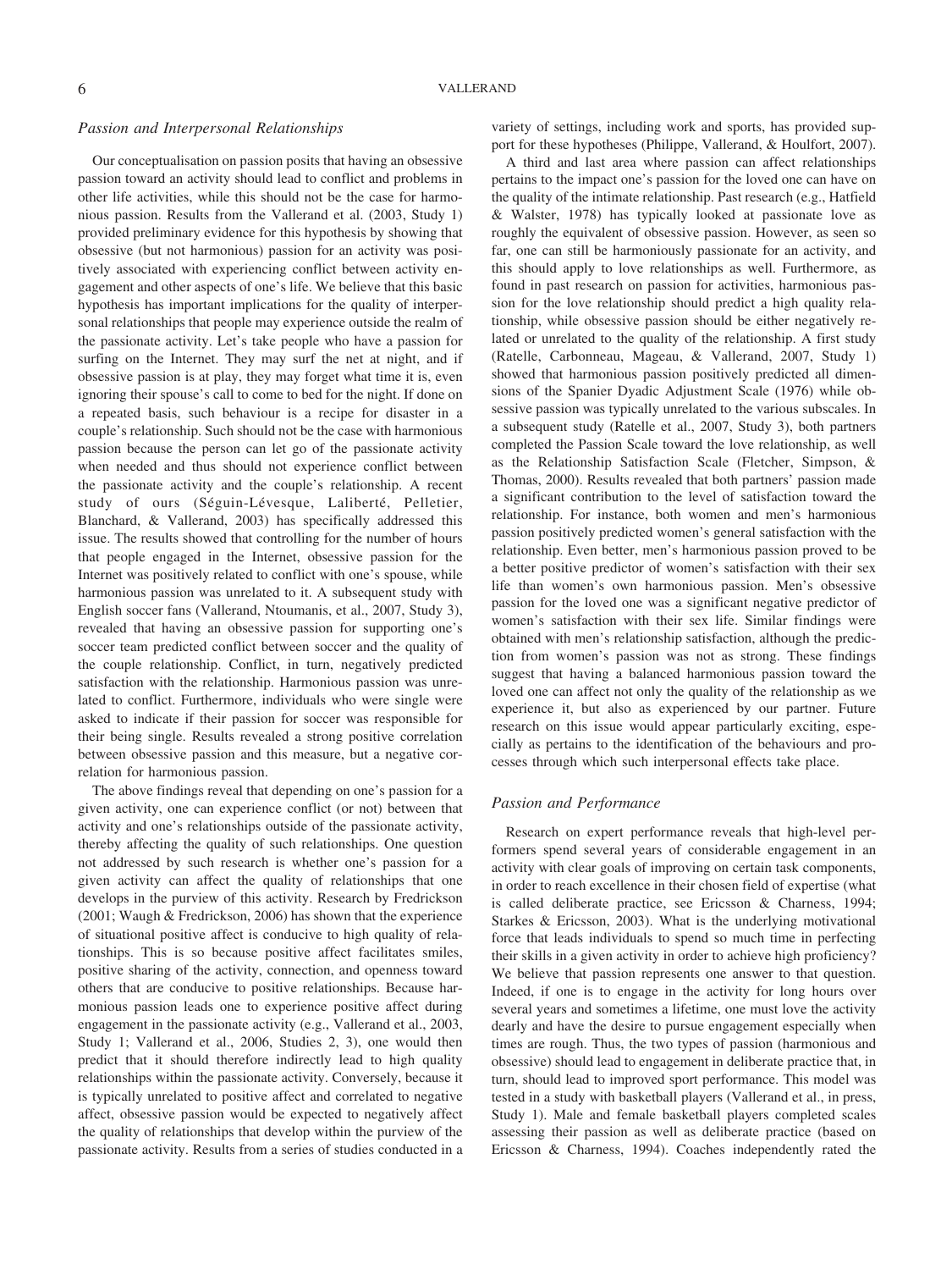athletes' performance during the first game of an important tournament. A path analysis provided support for the basic model. Results revealed that both types of passion led to engagement in deliberate practice that, in turn, led to objective performance. These findings were replicated in a prospective design with dramatic arts performers (Vallerand, Salvy, et al., 2007, Study 1). Also of interest is the finding that in the preceding study, harmonious passion toward dramatic arts was positively and significantly related to life satisfaction, while obsessive passion was unrelated to it. This is in line with our work on passion and psychological adjustment. It thus appears that both types of passion positively contribute to deliberate practice and thus, indirectly, to performance at least in the short term. However, it might very well be that obsessive passion leads to some sense of "suffering" (or lower levels of life satisfaction than harmonious passion) in the process of pursuing high performance levels.

The results of the two performance studies presented above established a direct relationship between passion and deliberate practice, and an indirect relationship between passion and performance (through deliberate practice). We conducted an additional study (Vallerand et al., in press, Study 2) in order to examine the psychological processes through which passion directly contributes to deliberate practice, and indirectly contributes to performance. In line with Elliot (1997), we proposed that achievement goals should represent important mediators between passion and deliberate practice. Elliot and colleagues (Elliot & Church, 1997; Elliot & Harackiewicz, 1996) have distinguished between three types of achievement goals: mastery goals (which focus on the development of personal competence and task mastery), performance-approach goals (which focus on the attainment of personal competence relative to others), and performance-avoidance goals (which focus on avoiding incompetence relative to others). Passion has been found to relate to affective and cognitive investment in an activity, thereby implying that the individual is committed to engaging in that activity in a competent manner. Harmonious passion, being a rather pure autonomous form of regulation is predicted to be positively related to mastery goals but not to performance goals of either type. On the other hand, obsessive passion, being a more pressured, internally controlling form of regulation is likely to lead the individual to feel compelled to seek any and all forms of success at the activity, and may even evoke concerns about doing poorly. As such, obsessive passion should be positively related to mastery and performance-approach goals, as well as to performance-avoidance goals.

A study with water-polo and synchronized swimmers (including some who were part of the junior national teams) was conducted over an entire season to test the above model (Vallerand et al., in press, Study 2). At Time 1 (the beginning of the season), individuals completed the Passion Scale, the Achievement Goals Scale, and scales assessing psychological adjustment. At Time 2, they completed the Deliberate Practice Scale. Finally, at Time 3 (end of the season), coaches assessed individuals' performance over the entire season. Results of a path analysis yielded support for the proposed model. The results appear in Figure 1. As can be seen, harmonious passion was found to lead to mastery goals that, in turn, led to deliberate practice that positively predicted objective performance. On the other hand, obsessive passion was positively related to all three goals. While performance-approach goals did not predict any variables in the model, performance-avoidance



*Figure 1.* The passion and performance model. From Vallerand et al. (in press, Study 2). Printed with permission, *Psychology of Sport and Exercise*.

goals negatively predicted performance. Finally, as in the Vallerand, Salvy, et al. (2007, Study 1) study with the dramatic arts performers, harmonious passion was positively associated with psychological adjustment while obsessive passion was unrelated to it. This basic model was replicated in another study involving students who had a passion toward studying psychology as their future profession and with objective exam scores in a psychology course as a measure of performance (Vallerand, Salvy, et al., 2007, Study 2).

The above findings had been obtained with teenagers and young adults who were at best at the national level (some of the water polo players in the Vallerand et al. [in press, Study 2] study were on the Junior Canadian team). It is thus of particular interest that these findings have been replicated with adult high elite performers. Specifically, in a study with national and international classical musicians, Bonneville-Roussy and Vallerand (2007) were able to replicate the model of Vallerand et al. (in press, Study 2—see Figure 1). Thus, these findings would appear rather robust, even with very high-level performers. Furthermore, once again, harmonious passion positively predicted life satisfaction. Clearly, harmonious passion does appear to be an important predictor of both performance and psychological adjustment.

In sum, it appears that harmonious passion contributes to objective indices of performance. Such effect seems to take place through mastery goals that lead to deliberate practice, that, in turn, leads to performance. The role of obsessive passion in performance is rather complex as it positively predicts mastery goals (which leads to performance through deliberate practice) but also performance-avoidance goals which may negatively influence performance. These findings suggest that having the goal of beating others at all costs may not only have some negative effects on intrinsic motivation (e.g., Vallerand, Gauvin, & Halliwell, 1986) but may also undermine performance. Because of the obvious implications of these findings, additional research is warranted to test its generalisation in other fields of endeavor over longer periods of time.

#### *On the Development of Passion*

Thus far, we have documented the impact that passion can have on a variety of processes and outcomes with harmonious passion typically leading to more adaptive outcomes than obsessive pas-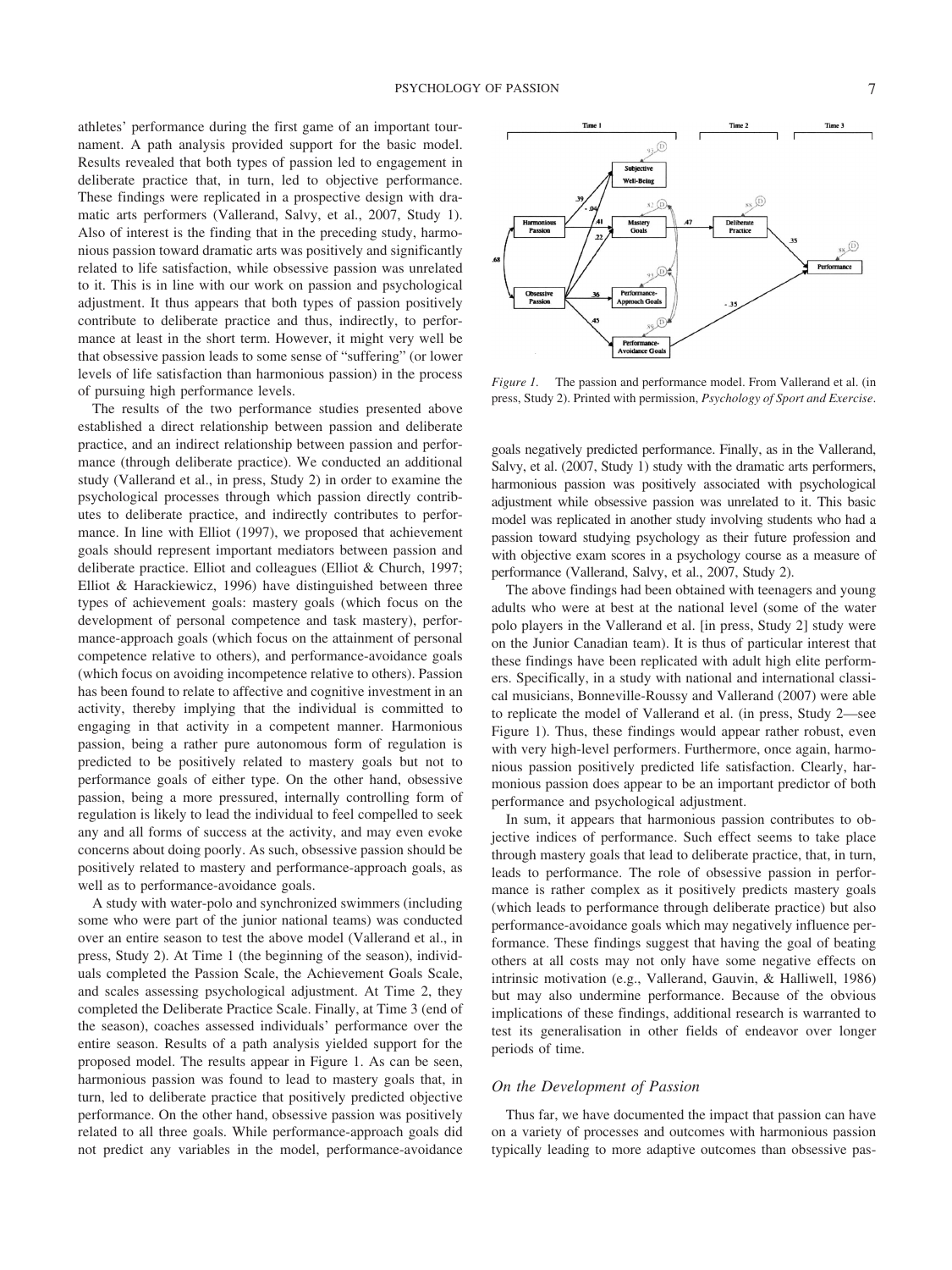sion. If passion makes a difference in people's lives, then it would appear worthwhile to determine how it develops. Three processes are hypothesised to influence the development of passion toward an activity: activity selection, activity valuation, and the type of internalisation of the activity representation in one's identity. Activity selection refers to the person's preference for the activity over other activities. To the extent that the person feels that such selection reflects true choice and interests and is consonant with one's identity, it should promote the development of passion toward that activity. Activity valuation (or the subjective importance given to the activity by the person) is expected to play an important role in the internalisation of the activity in identity and self. Research has indeed shown that when the object of interest is highly valued and meaningful, one is inclined to internalise the valued object, to make it part of him or herself (Aron, Aron, & Smollan, 1992; Deci et al., 1994). The more important (or valued) the activity, the more the activity will be internalised in the person's identity, and, consequently, the more passionate the person will be toward this activity. Thus, activity valuation can be seen as the intensity (or quantity) dimension (the fuel) underlying activity internalisation and the development of passion.

It is further proposed that once an interesting activity becomes highly valued, the type of passion that will ensue is determined by the type of internalisation that takes place. This last process can be seen as affecting the "quality" dimension or the type of passion that will take place. A controlled internalisation of the activity representation is expected to lead to the development of an obsessive passion and an autonomous internalisation to a harmonious passion. It is further proposed that one important determinant of the internalisation process is the extent to which the social environment promotes the person's autonomy (Deci & Ryan, 1987) toward activity selection and activity valuation. Much research has shown that autonomy support (or promoting choice and selfinitiation of another person's behaviour) from parents and teachers facilitates children's autonomous internalisation of values and regulations of noninteresting activities such as school (see Grolnick & Ryan, 1989). Similarly, it is proposed that autonomy support will facilitate the autonomous internalisation of the interesting activity in one's identity and self, thereby leading to harmonious passion. Conversely, once a given activity has been selected by the individual a controlling behaviour from important social agents should facilitate a controlled internalisation of the activity in one's identity, thereby leading to an obsessive passion.

A recent study by Mageau et al. (2007, Study 3) has tested the above hypotheses. In this study, first-year high school students who had never played a musical instrument before and who were taking their first music class completed a series of questionnaires early in the term assessing activity selection and valuation (perceived parental activity valuation and both perceived parental and children activity specialisation), autonomy support from parents and music teachers, as well as identity processes. By following participants who were registered in their first music class over the course of a full semester, we sought to predict who would develop a passion for music at the end of the term, and, among those who did, predict those who would develop a harmonious or an obsessive passion. Results of a discriminant analysis revealed that students who ended up being passionate for music (36% of the sample) at the end of the term had reported higher levels of activity valuation and specialisation, identity processes, and parental and teacher autonomy support earlier in the term than those students who didn't turn out to be passionate. Furthermore, it was found that high autonomy support from close adults (parents and music teachers) and activity valuation from the students' port were conducive to the development of harmonious passion. However, high levels of parental perceived valuation for music and lack of autonomy support were found to predict the development of obsessive passion. In sum, the results of the Mageau et al. (2007, Study 3) provided support for the role of activity selection and valuation, identity processes, and autonomy support from significant adults in the development of a passion for music in general, and harmonious and obsessive passion in particular.

A second determinant of the internalisation process deals with one's personality (see Vallerand & Houlfort, 2003; Vallerand & Miquelon, 2007; Vallerand et al., 2006). Past research (see Vallerand, 1997, 2001) has shown that an autonomous personality orientation (having a tendency to do things out of pleasure and/or choice) leads to the internalisation of noninteresting activities in the self. On the other hand, having a controlled personality orientation (to do things out of external and/or inner pressure) leads to the pressured internalisation of noninteresting activities in the person (Guay, Mageau, & Vallerand, 2003; see also Vallerand, 1997, 2007). It thus appears that an autonomous personality leads to an autonomous internalisation style while a controlled personality facilitates a controlled internalisation style. In light of the above, to the extent that one highly values an enjoyable activity, people with an autonomous personality should be more likely to internalise the activity in their identity in an autonomous fashion (i.e., willingly, without any external or internal pressure) thereby leading to harmonious passion. Similarly, a controlled personality should be more conducive to the internalisation of an enjoyable and valued activity in a controlled manner, thus leading to obsessive passion.

Recent research by Vallerand et al. (2006, Studies 1 and 3) conducted with athletes supported the above hypotheses. For instance, Vallerand et al. (2006, Study 1) showed that results from a path analysis revealed that valuation of the sport activity coupled with an autonomous internalisation style (as assessed by the Global Motivation Scale; Guay, Mageau, & Vallerand, 2003) predicted harmonious passion. On the other hand, a controlled internalisation style coupled with valuation of the activity led to an obsessive passion. These findings appear in Figure 2. Furthermore, these findings were replicated in a second study (Vallerand et al., 2006, Study 3) using a short longitudinal design. Thus, personality factors do play an important role in the prediction of the type of passion that will develop.

Overall, results presented in this section provide support for our position on the development of passion. Additional research is needed in order to replicate these findings over a longer period of time and to determine more clearly the psychological processes leading to the development of passion toward a new activity.

#### Future Research

So far, in this article, we have reviewed several studies that provide strong support for the proposed approach on passion with respect to a number of important variables and with a variety of activities and populations. While the research conducted to date is indeed encouraging, additional research is necessary in order to probe further the role of passion in people's lives. Below, we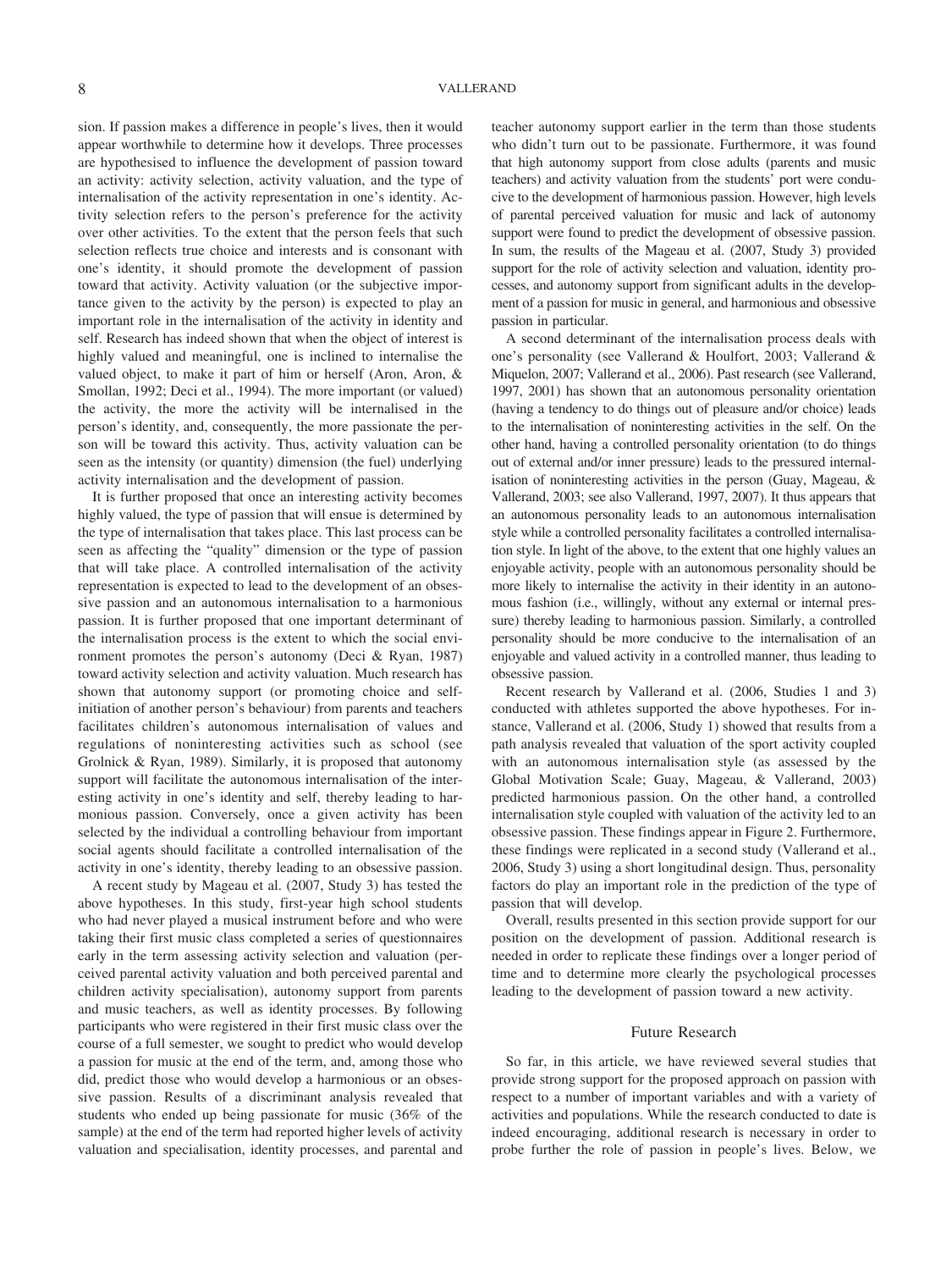



*Figure 2.* The role of valuation and personality processes in the prediction of passion. From Vallerand et al. (2006, Study 1). Printed with permission, *Journal of Sport & Exercise Psychology*.

present certain directions for future research that would appear particularly exciting.

#### *On the Stages of Passion*

A first area of research that would appear important deals with the potential existence of stages of passion toward a given activity. Is there a universal sequence such that initially the passion toward a given activity is, for instance, obsessive, and then later on becomes more harmonious? In other words, do the two types of passion follow some stages? We do not have any conclusive empirical evidence on this issue so far. Preliminary evidence seems to indicate that such is not the case. In the Vallerand et al. (2003, Study 1), we did not find any relationship between length of involvement and the two types of passion. However, these findings are limited in scope as the design used was not longitudinal in nature. What is needed is to follow individuals from their beginnings in a given activity up to their decision to become heavily involved in that activity. In other words, a follow up to the Mageau et al. (2007) study discussed previously would appear in order. Such a study would allow us to determine if a sequence exists and if it changes over time.

#### *On Passion, Competence, and Future Selves*

A second fruitful area for future research deals with the potential role that perceptions of competence and progression toward the activity may have on the development of the ensuing passion. Among other things, we need to assess whether perceptions of competence and those of progression lead to the same impact on passion. Indeed, people may see themselves as currently competent but not as progressing enough to reach the highest levels of performance. Such perceptions might curtail the development of one's passion because people might feel that feelings of competence and excitement will be no longer forthcoming at some point. However, individuals who perceive themselves as competent and who expect a bright future in the passionate activity might be more likely to increase or at least maintain their passion for the activity. Furthermore, perceiving oneself as progressing and eventually reaching a certain level of proficiency cannot only allow one to

satisfy the basic need for competence (Deci & Ryan, 2000) but also lead one to see the activity as representing a meaningful "future self" (Markus & Nurius, 1986), and eventually as contributing to one's identity. Since identity construction plays an important role in the development of a passion toward a given activity (Mageau et al., 2007), self-perceptions of progression may indirectly facilitate the evolution of one's passion through its impact on the identity construction process. Future research is needed on this issue.

#### *On Long-Term Involvement and Psychological Adjustment*

Another important research issue pertains to long-term involvement in a given activity and the psychological adjustment that may ensue. Research reveals that it may take as much as 10 years of sustained and intense training in a given field to reach the highest levels of one's discipline such as music or sports (Ericsson & Charness, 1994). What type of passion may best allow one to sustain such long-term involvement and reach such high levels of performance? What is the long-term impact on one's psychological adjustment to persist for such a long time in environments that may be particularly competitive? Our research so far suggests that there are two roads to excellence, the harmonious and the obsessive ones. While both may lead to high-level of performance, the obsessive road may lead individuals to suffer psychologically along the way, relative to harmoniously passionate performers. Research in this area tends to support this hypothesis (Bonneville-Roussy & Vallerand, 2007; Vallerand et al., in press, Study 2; Vallerand, Salvy, et al., 2007). Thus, these findings would appear rather robust, even with high-level performers. However, such research was not longitudinal. Clearly future research is needed in order to replicate the above findings over a sustained period of time.

One issue raised by the above findings pertains to the possibility that obsessive passion leads participants to experience lower levels of psychological adjustment and thus to eventually drop out before reaching the highest levels of performance of the activity. However, recent research by Amiot, Vallerand, and Blanchard (2006) with teen elite hockey players suggests that this may not necessarily be the case. Results from their study revealed that obsessively passionate individuals were found to psychologically suffer only in nonobsessive environments (less competitive leagues) wherein task engagement was more limited. Obsessively passionate individuals who were in obsessive environments (the more competitive leagues) where they could devote themselves fully to the passionate activity (hockey) fared much better psychologically than harmoniously passionate hockey players in a similar environment. Thus, it is unclear at the moment whether obsessively passionate people would indeed be at risk psychologically when going up the ladder of excellence and if they would be more likely to drop out of the activity. Based on past research on rigid persistence (e.g., Vallerand et al., 2003, Studies 3 and 4), it is also possible that they may stick with the activity no matter what allowing them to be among the fortunate few who make it to the top. Clearly, future longitudinal research is needed to address the issue of long-term persistence and high-level performance and psychological adjustment.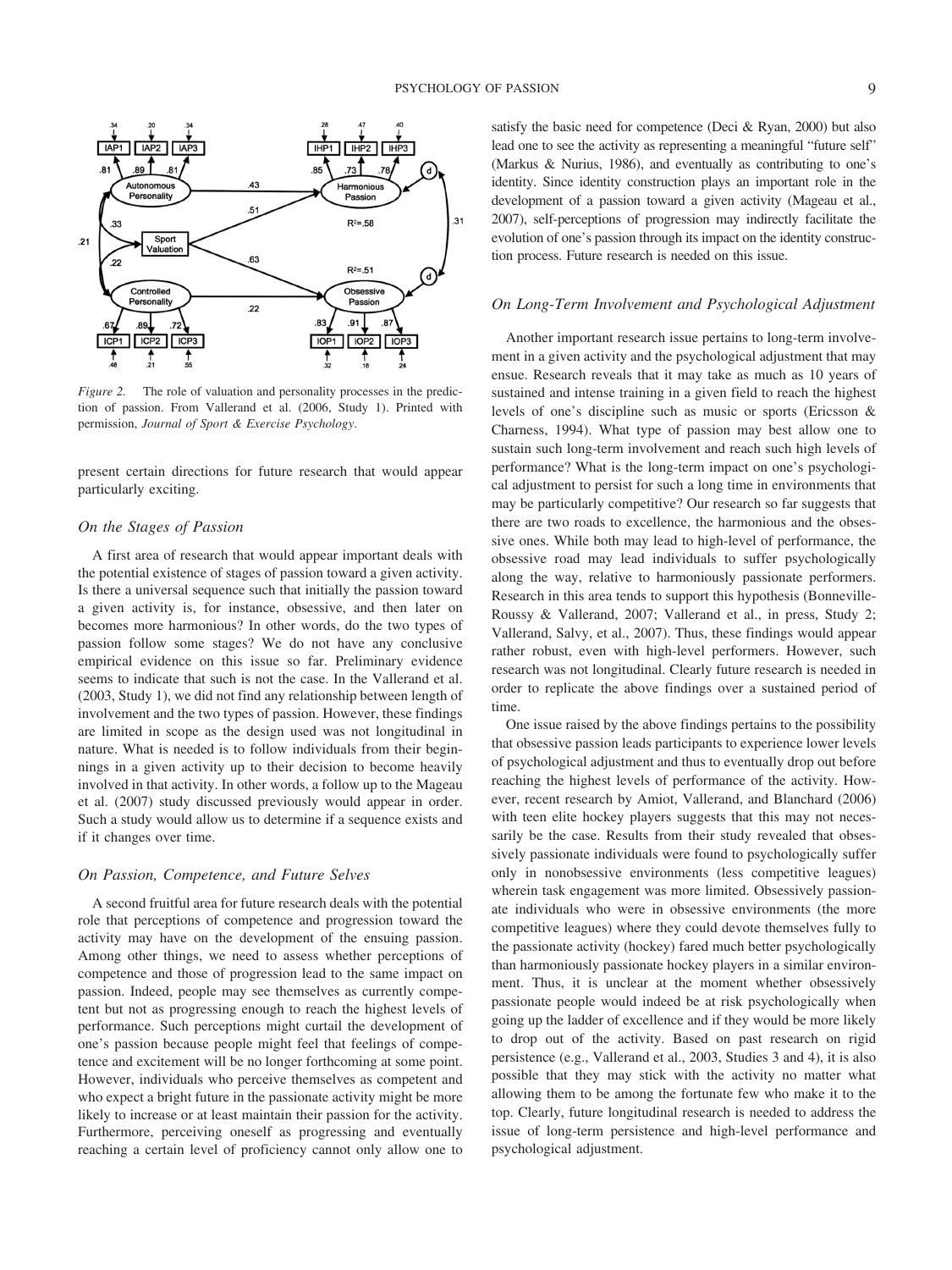## *On Passion for a Cause*

For a number of people, the passionate activity they engage in is related to a cause or an aspiration. For instance, the Red Cross and Doctors Without Borders are organisations that have humanitarian interests at heart. People who espouse such goals and values often have a passion for the cause promoted by such organisations. What are the consequences both for individuals and organisations of having passionate people involved in such activities? Who is more likely to take chances with one's lives as well as that of others under extreme conditions in order to reach objectives related to the cause? Who is more likely to come back with posttraumatic stress experiences following such missions? Based on the findings presented in this article, one would be inclined to predict that obsessive passion would be more likely to lead to such negative outcomes. Furthermore, because the cause is so important for the individual, passion for the cause may lead at times to extreme behaviours in order to reach the cause. This would be expected to be the case particularly for obsessive passion at least in part because the passionate activity then provides individuals a high sense of self-esteem when they reach their goal (Mageau & Vallerand, 2007). For instance, in a recent study with highly politically involved individuals, Rip, Vallerand, Grenier, Lafrenière, and Charbonneau (2007) found that harmonious passion was positively related to acceptable behaviours to reach the cause (e.g., participating in discussion groups to persuade people of the importance of the political cause) but not to extreme ones (e.g., being part of subversive groups to reach the political cause). The exact opposite findings were obtained with obsessive passion where strong positive relationships were found between obsessive passion and extreme forms of political behaviour. Because obsessively passionate individuals' sense of self-esteem appears to be contingent on reaching the cause (Mageau & Vallerand, 2007), failure to reach such cause may not be an option for them. In the end, the end justifies the means, and obsessively passionate individuals may engage in extreme behaviours in order to reach their goal. Future research on these issues may have important implications for a host of areas, including politics and activism.

## Conclusion

The purpose of the present article was to present the Dualistic Model of Passion and review some of the related research. Passion is defined as a strong inclination toward self-defining activity that one loves, finds important, and devotes significant amount of time and energy. Furthermore, two types of passion are proposed depending on how the activity representation has been internalised in one's identity. While harmonious passion entails control of the activity and an harmonious coexistence of the passionate activity with other activities in identity, obsessive passion entails the relative lack of control over the passionate activity, rigid persistence, and conflict with other activities in one's life. Strong support for the model was obtained. Specifically, a passion scale was developed, assessing harmonious and obsessive passion. In addition, harmonious passion was found to promote more adaptive outcomes than obsessive passion on a number of cognitive, affective, behavioural, interpersonal, and performance outcomes, on a variety of activities and with various populations ranging from children to the elderly. Finally, the processes through which passion develops were also discussed and directions for future research were also proposed.

In concluding, two caveats are in order. First, much of the research presented herein is correlational in nature. Thus, one should not at this point make conclusive statements about causality. However, the evidence is highly consistent, always pointing in the same direction (harmonious passion being positively correlated with adaptive outcomes and obsessive passion with less adaptive ones). Furthermore, research by Carbonneau, Vallerand, Fernet, and Guay (in press) using a cross-lagged panel design showed that while passion leads to changes in outcomes (e.g., work satisfaction) over time, outcomes do not lead to changes in passion. This last finding would tend to support the view that passion can produce outcomes. A second caveat is that we would not want to portray obsessive passion as being completely negative. While it may not lead to outcomes as adaptive as those derived from harmonious passion, obsessive passion is still more adaptive than being nonmotivated or amotivated (Deci & Ryan, 2000). Indeed, among other things, it promotes long-term commitment and persistence in the passionate activity. Furthermore, future research may show that it facilitates other kinds of positive outcomes. Thus, future research is needed to place the passion construct in a broader motivational framework, allowing researchers to more firmly determine the positivity or negativity of the outcomes engendered by the two types of passion relative to other motivational constructs.

In sum, positive psychology (Seligman & Csikscentmihalyi, 2000) has recently asked the question "How people's lives can be most worth living?" It is believed that one answer to that question is by having in one's life a harmonious passion toward a meaningful activity or a cause. A prime example would be the harmonious passion toward the cause of Canadian Psychology displayed by colleagues on the CPA board of directors. I believe that such a passion helps explain their intense involvement toward the cause and why they have done so well advancing it. No wonder that with such harmoniously passionate people my involvement in CPA was so positive and memorable.

## **Re´sume´**

Au cours des dernières années, Vallerand et ses collègues ont développé le modèle dualiste de la passion (Vallerand et al., 2003; Vallerand & Houlfort, 2003; Vallerand & Miquelon 2007). La passion représente une vive inclination envers une activité qu'une personne aime, juge importante et dans laquelle elle investit du temps et de l'énergie. Étant donné la valeur ainsi que la signification accordées par l'individu à son activité passionnante, cette dernière en vient à représenter un aspect central de son identité. Le modèle postule deux types de passion : harmonieuse et obsessive, selon le type d'intériorisation dont fera l'objet l'activité dans l'identité de la personne. Le premier type de passion est une force motivationnelle caractérisée par le choix d'une personne de s'investir dans l'activité. Avoir une passion harmonieuse pour une activité devrait ainsi permettre à l'individu d'être en harmonie avec les autres activités et aspects de sa vie en plus de vivre plusieurs conséquences comportementales, cognitives et affectives positives dans le cadre de l'activité passionnante. La passion obsessive quant à elle implique que l'activité prend le contrôle de la personne. Ainsi, l'individu ne peut s'empêcher de prendre part a` son activite´ passionnante. Cette persistance rigide entraîne la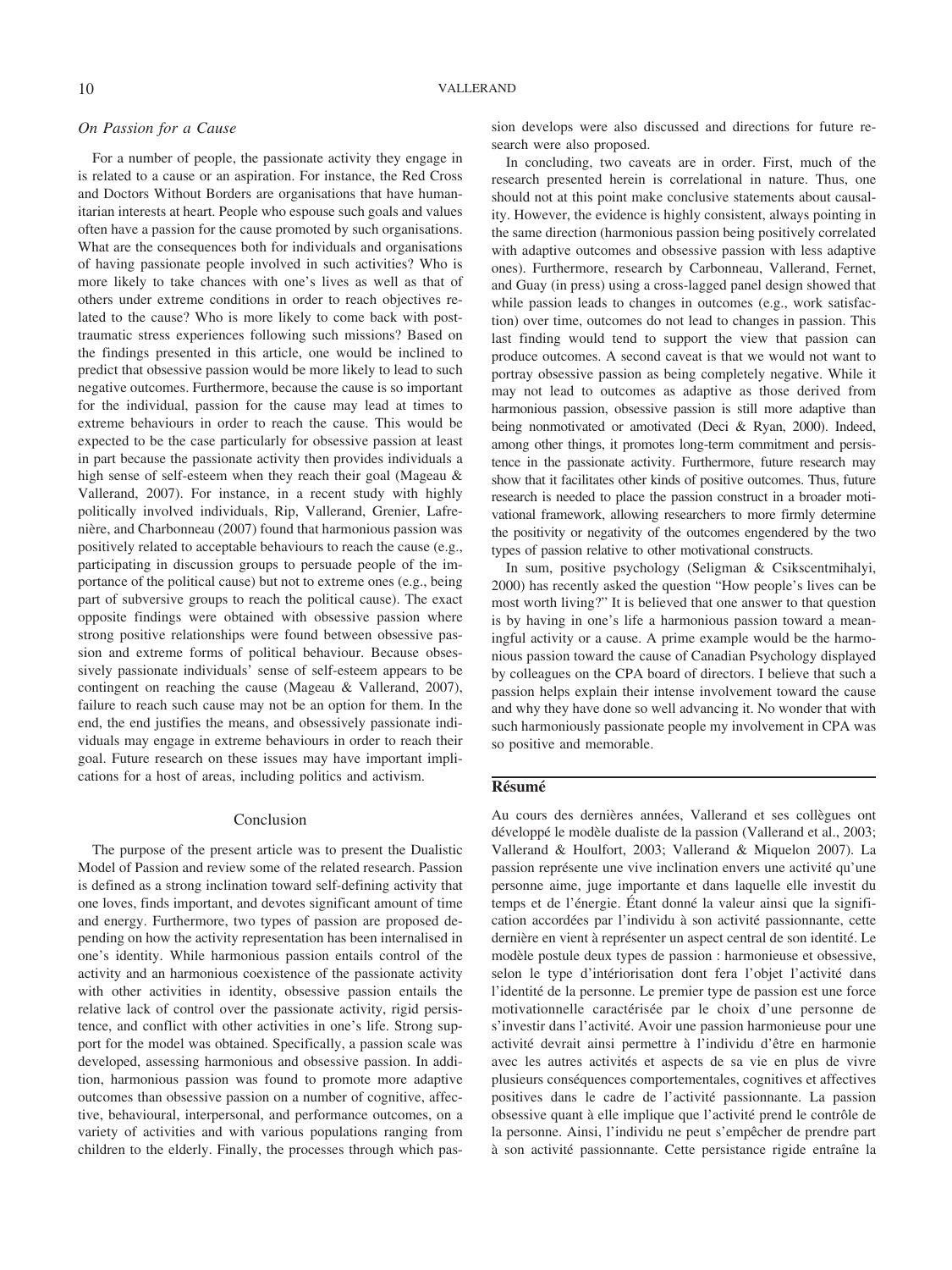personne à vivre moins d'émotions positives dans le cadre de l'activité, ainsi que de la frustration et la rumination à propos de l'activité suite à la pratique de l'activité ou si encore la personne est empêchée de participer à celle-ci. Ce type de passion devrait donc mener à plusieurs conflits ainsi qu'à des conséquences intra et interpersonnelles négatives puisque l'individu ressent une pression à faire l'activité qu'il aime.

Les recherches réalisées jusqu'ici procure un soutien empirique important pour le modèle de la passion, et ce plusieurs niveaux. Ainsi : (1) la structure bi-factorielle composée de facteurs représentant la passion harmonieuse et la passion obsessive a été reproduite a` maintes reprises avec des analyses factorielles exploratoires et confirmatoires (p. ex., Rousseau et al., 2002; Vallerand et al., 2003, Étude 1; Vallerand et al., 2006, Étude 1). (2) la passion harmonieuse mène à des émotions plus positives que la passion obsessive pendant et suite à la pratique de l'activité, ainsi que si la personne ne peut pratiquer son activité passionnante (Mageau et al., 2005; Ratelle et al., 2004; Vallerand et al., 2003, Étude 1; Vallerand et al., 2006, Études 2 et 3). (3) La passion harmonieuse prédit un meilleur ajustement psychologique que la passion obsessive (Rousseau & Vallerand, 2003, sous presse; Vallerand et al., 2007, Études 1 et 2; Vallerand et al., sous presse, Étude 2). De plus, cet effet semble médié par les émotions positives vécues dans le cadre de l'activité (Rousseau & Vallerand, 2003, sous presse). (4) La passion obsessive semble plus mener a` des proble`mes de santé que la passion harmonieuse, probablement parce qu'elle amène la personne à émettre des comportements risqués (Vallerand et al., 2003, Étude 3) et à persévérer de façon rigide dans la pratique de l'activité alors qu'elle devrait cesser momentanément (lorsque blesse´, par exemple, Rip, Fortin, & Vallerand, 2006). (5) La passion harmonieuse mène aussi à de meilleures relations interpersonnelles dans le cadre de l'activité (Philippe et al., 2007). Il semblerait que le fait de vivre des émotions positives dans le cadre de l'activité faciliterait une meilleure connexion avec autrui dans l'activité. Par contre, la passion obsessive semble mener à des conflits interpersonnels à l'extérieur de l'activité, notamment avec le conjoint (Séguin-Lévesque et al., 2003; Vallerand et al., 2007, Étude 3).  $(6)$  Les deux types de passion mène à des niveaux de performance élevée dans leur activité parce qu'elles engendrent une implication soutenue dans des activités de pratique délibérée (Ericsson & Charness, 1994) dans lesquelles la personne cherche activement à améliorer ses faiblesses et à atteindre l'excellence (Vallerand et al., 2007, sous presse). Fait intéressant, cette recherche d'excellence lorsque mue par une passion harmonieuse procure aussi un bien-être psychologique accru. Enfin, (7) certains processus psychologiques menant au de´veloppement de la passion ont été identifiés (Mageau et al., 2007). Ainsi, dans la mesure où la personne juge l'activité comme importante, qu'elle entrevoit la possibilité que celle-ci fasse partie de son identité un jour et qu'elle opère dans un environnement soutenant son autonomie, elle développera une passion envers l'activité. Par surcroît, une passion harmonieuse sera développée si en plus des variables mentionnées précédemment, l'environnement procure un soutien à l'autonomie, alors que si l'environnement (notamment les parents) est pressurisant, une passion obsessive se développera (Mageau et al., 2007. Étude 3).

En somme, nous croyons que l'étude de la passion puisse apporter beaucoup à notre compréhension du comportement humain. Entre autres, elle permet de répondre à une question fondamentale de la psychologie positive (Seligman & Csikscentmihalyi, 2000) à savoir "Comment la vie peut-elle être rendue plus significative?". Nous croyons que le fait d'avoir une passion harmonieuse envers une activité qui nous est significative puisse représenter une réponse importante à cette question.

#### References

- Amiot, C., Vallerand, R. J., & Blanchard, C. (2006). Passion and psychological adjustment: A test of the person-environment fit hypothesis. *Personality and Social Psychology Bulletin, 32,* 220–229.
- Aron, A., Aron, E. N., & Smollan, D. (1992). Inclusion of other in the self scale and the structure of interpersonal closeness. *Journal of Personality and Social Psychology, 63,* 596–612.
- Bonneville-Roussy, A., & Vallerand, R. J. (2007, May). *Passion and performance: A look at expert performers.* Paper presented at the 3rd International Congress on Self-Determination Theory (SDT), Toronto, Ontario, Canada.
- Carbonneau, N., Vallerand, R. J., Fernet, C., & Guay, F. (in press). The role of passion for teaching in intra and interpersonal outcomes. *Journal of Educational Psychology.*
- Carver, C. S., Scheier, M. F., & Weintraub, J. K. (1989). Assessing coping strategies: A theoretical based approach. *Journal of Personality and Social Psychology, 56,* 267–283.
- Castelda, B. A., Mattson, R. E., MacKillop, J., Anderson, E. J., & Donovick, P. J. (2007). Psychometric validation of the Gambling Passion Scale in an English-Speaking university sample. *International Gambling Studies, 7,* 173–182.
- Crocker, J., & Park, L. E. (2004). The costly pursuit of self-esteem. *Psychological Bulletin, 130,* 392–414.
- Csikszentmihalyi, M. (1978). Intrinsic rewards and emergent motivation. In M. R. Lepper & D. Greene (Eds.), *The hidden costs of reward* (pp. 205–216). Hillsdale, NJ: Erlbaum.
- Deci, E. L., Eghrari, H., Patrick, B. C., & Leone, D. R. (1994). Facilitating internalization: The self-determination perspective. *Journal of Personality, 62,* 119–142.
- Deci, E. L., & Ryan, R. M. (1987). The support of autonomy and the control of behavior. *Journal of Personality and Social Psychology, 53,* 1024–1037.
- Deci, E. L., & Ryan, R. M. (2000). The "what" and "why" of goal pursuits: Human needs and the self-determination of behavior. *Psychological Inquiry, 11,* 227–268.
- Deci, E. L., & Ryan, R. M. (2002). Self-determination research: Reflections and future directions. In E. L. Deci & R. M. Ryan (Eds.), *Handbook of self-determination research* (pp. 431–441). Rochester, NY: University of Rochester Press.
- Deci, E. L., & Ryan, R. M. (Eds.) (2002). *Handbook on self-determination research: Theoretical and applied issues.* Rochester, NY: University of Rochester Press.
- Elliot, A. J. (1997). Integrating the "classic" and "contemporary" approaches to achievement motivation: A hierarchical model of approach and avoidance achievement motivation. In M. L. Maehr & P. R. Pintrinch (Eds.), *Advances in movitation and achievement—Vol. 10* (pp. 143–179). Greenwich, CT: JAI Press.
- Elliot, A. J., & Church, M. A. (1997). A hierarchical model of approach and avoidance achievement motivation. *Journal of Personality and Social Psychology, 72,* 218–232.
- Elliot, A. J., & Harackiewicz, J. M. (1996). Approach and avoidance achievement goals and intrinsic motivation: A mediational analysis. *Journal of Personality and Social Psychology, 70,* 968–980.
- Ericsson, K. A., & Charness, N. (1994). Expert performance: Its structure and acquisition. *American Psychologist, 49,* 71–76.
- Erikson, E. H. (1968). *Identity: Youth and crisis.* New York: Norton.
- Fletcher, G. J. O., Simpson, J. A., & Thomas, G. (2000). The measurement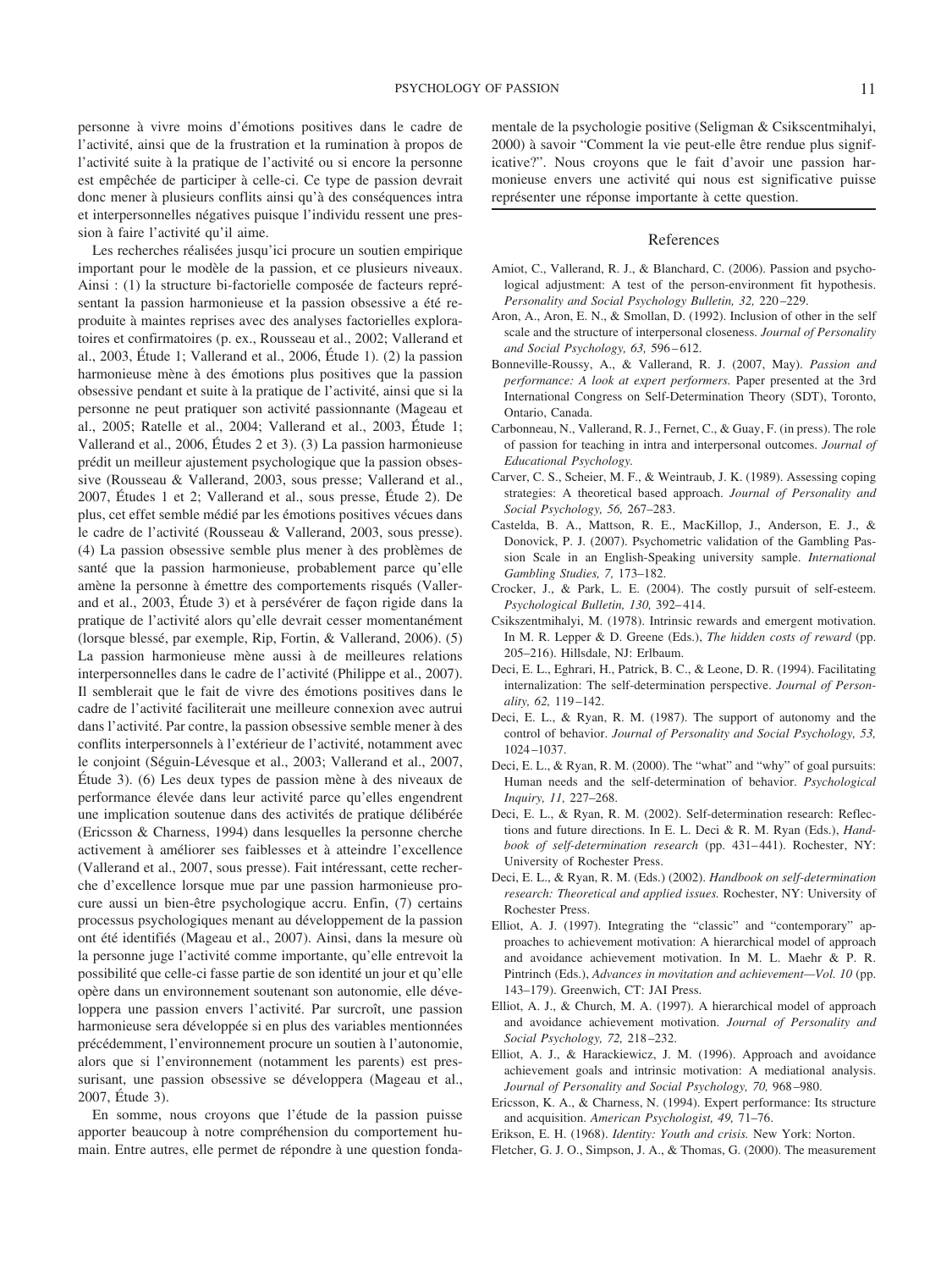of perceived relationship quality components: A confirmatory factor analytic approach. *Personality and Social Psychology Bulletin, 26,* 340– 354.

- Fredrickson, B. L. (1998). What good are positive emotions? *Review of General Psychology, 2,* 300–319.
- Fredrickson, B. L. (2001). The role of positive emotions in positive psychology: The broaden-and-build theory of positive emotions. *American Psychologist, 56,* 218–226.
- Frederickson, B. L., & Joiner, T. (2002). Positive emotions trigger upward spirals toward emotional well-being. *Psychological Science, 13,* 172– 175.
- Grolnick, W. S., & Ryan, R. M. (1989). Parent styles associated with children's self-regulation and competence in school. *Journal of Educational Psychology, 81,* 143–154.
- Guay, F., Mageau, G. A., & Vallerand, R. J. (2003). On the hierarchical structure of self-determined motivation: A test of top-down, bottom-up, reciprocal, and horizontal effects. *Personality and Social Psychology Bulletin, 29,* 992–1004.
- Hatfield, E., & Walster, G. W. (1978). *A new look at love.* Reading, MA: Addison Wesley.
- Hodgins, H. S., & Knee, R. (2002). The integrating self and conscious experience. In Deci, E. L., & Ryan, R. M. (Eds.), *Handbook on selfdetermination research: Theoretical and applied issues* (pp. 87–100). Rochester, NY: University of Rochester Press.
- Houlfort, N., & Vallerand, R. J. (2006). La passion envers le travail: les deux côtés de la médaille. Revue Muldisciplinaire sur l'Emploi, le *Syndicalisme et le travail, 2,* 4–17.
- Jacobs, D. F. (1986). A general theory of addictions: A new theoretical model. *Journal of Gambling Behavior, 2,* 15–31.
- Koestner, R., & Losier, G. F. (2002). Distinguishing three ways of being highly motivated: A closer look at introjection, identification, and intrinsic motivation. In E. L. Deci & R. M. Ryan (Eds.), *Handbook of self-determination research* (pp. 101–121). Rochester, NY: University of Rochester Press.
- Mageau, G. A., & Vallerand, R. J. (2007). *Passion and self-esteem con*tingency: A test of their relationship. Unpublished data, Université de Montréal.
- Mageau, G. A., Vallerand, R. J., Charest, J., Salvy, S-J., Lacaille, N., Bouffard. T., et al. (2007). *On the development of harmonious and obsessive passion: The role of autonomy support, activity valuation, and identity processes.* Paper submitted for publication.
- Mageau, G. A., Vallerand, R. J., Rousseau, F. L., Ratelle, C. F., & Provencher, P. J. (2005). Passion and gambling: Investigating the divergent affective and cognitive consequences of gambling. *Journal of Applied Social Psychology, 35,* 100–118.
- Markus, H., & Nurius, P. (1986). Possible selves. *American Psychologist, 41,* 954–969.
- Philippe, F., & Vallerand, R. J. (2007). Prevalence rates of gambling problems in Montreal, Canada: A look at old adults and the role of passion. *Journal of Gambling Studies, 23,* 275–283.
- Philippe, F., Vallerand, R. J., & Houlfort, N. (2007). *On passion and quality of interpersonal relationships: The mediating role of positive affect.* Paper submitted for publication.
- Ratelle, C. F., Carbonneau, N., Mageau, G., & Vallerand, R. J. (2007). *A new look at passion and romantic relationships.* Paper submitted for publication.
- Ratelle, C. F., Vallerand, R. J., Mageau, G. A., Rousseau, F. L., & Provencher, P. (2004). When passion leads to problematic outcomes: A look at gambling. *Journal of Gambling Studies, 20,* 105–119.
- Rathunde, K. (1996). Family context and talented adolescents' optimal experience in school-related activities. *Journal of Research in Adolescence, 6,* 605–628.
- Rathunde, K., & Csikszentmihalyi, M. (1993). Undivided interest and the

growth of talent: A longitudinal study of adolescents. *Journal of Youth and Adolescence, 22,* 385–392.

- Renninger, K. A. (1992). Interest, learning, and development. In K. A. Renninger, S. Hidi, & A. Krapp (Eds.), *The role of interest in learning and development* (pp. 3–25). Hillsdale, NJ: Erlbaum.
- Renninger, K. A., & Hidi, S. (2002). Student interest and achievement: Developmental issues raised by a case study. In A. Wigfield & J. S. Eccles (Eds.), *Development of achievement motivation: A volume in the educational psychology series* (pp. 173–195). San Diego, CA: Academic Press.
- Rip, B., Fortin, S., & Vallerand, R. J. (2006). The relationship between passion and injury in dance students. *Journal of Dance Medicine & Science, 10,* 14–20.
- Rip, B., Vallerand, R. J., Grenier, S., Lafrenière, M. K., & Charbonneau, M-E. (2007, May). *Passion for sovereignty: Harmonious and obsessive passion in the political arena.* Paper presented at the 3rd International Congress on Self-Determination Theory (SDT), Toronto, Ontario, Canada.
- Rony, J-A. (1990). *Les passions* (*The passions*). Paris: Presses universitaires de France.
- Rousseau, F. L., & Vallerand, R. J. (2003). Le rôle de la passion dans le bien-être subjectif des aînés [The role of passion in the subjective well-being of the elderly]. *Revue Québécoise de Psychologie*, 24, 197-211.
- Rousseau, F. L., & Vallerand, R. J. (in press). An examination of the relationship between passion and subjective well-being in older adults. *International Journal of Aging and Human Development.*
- Rousseau, F. L., Vallerand, R. J., Ratelle, C. F., Mageau, G. A., & Provencher, P. J. (2002). Passion and gambling: On the validation of the Gambling Passion Scale (GPS). *Journal of Gambling Studies, 18,* 45–66.
- Ryan, R. M., & Deci, E. L. (2003). On assimilating identities of the self: A Self-Determination Theory perspective on internalization and integrity within cultures. In M. R. Leary & J. P. Tangney (Eds.), *Handbook of self and identity* (pp. 253–272). New York: Guilford Press.
- Séguin-Lévesque, C., Laliberté, M-L., Pelletier, L. G., Blanchard, C., & Vallerand, R. J. (2003). Harmonious and obsessive passion for the internet: Their associations with the couple's relationships. *Journal of Applied Social Psychology, 33,* 197–221.
- Seligman, M. E. P., & Csikscentmihalyi, M. (2000). Positive psychology: An introduction. *American Psychologist, 55,* 5–14.
- Sheldon, K. M. (2002). The Self-Concordance Model of healthy goalstriving: When personal goals correctly represent the person. In E. L. Deci & R. M. Ryan (Eds.), *Handbook of self-determination research* (pp. 65–86). Rochester, NY: The University of Rochester Press.
- Spanier, G. B. (1976). Measuring dyadic adjustment: New scales for assessing the quality of marriage and similar dyads. *Journal of Marriage and the Family, 38,* 15–38.
- Starkes, J. L., & Ericsson, K. A. (Eds.). (2003). *Expert performance in sports: Advances in research on sport expertise.* Champaign, IL: Human Kinetics.
- Vallerand, R. J. (1997). Toward a hierarchical model of intrinsic and extrinsic motivation. *Advances in Experimental and Social Psychology, 29,* 271–360.
- Vallerand, R. J. (2001). A hierarchical model of intrinsic and extrinsic motivation in sport and exercise. In G. Roberts (Ed.), *Advances in motivation in sport and exercise* (pp. 263–319). Champaign, IL: Human Kinetics.
- Vallerand, R. J. (2007). A Hierarchical Model of Intrinsic and Extrinsic Motivation for sport and physical activity. In M. S. D. Hagger & N. L. D. Chatzisarantis (Eds.), *Self-determination theory in exercise and sport* (pp. 255–279). Champaign, IL: Human Kinetics.
- Vallerand, R. J., Blanchard, C. M., Mageau, G. A., Koestner, R., Ratelle, C. F., Léonard, M. et al. (2003). Les passions de l'âme: On obsessive and